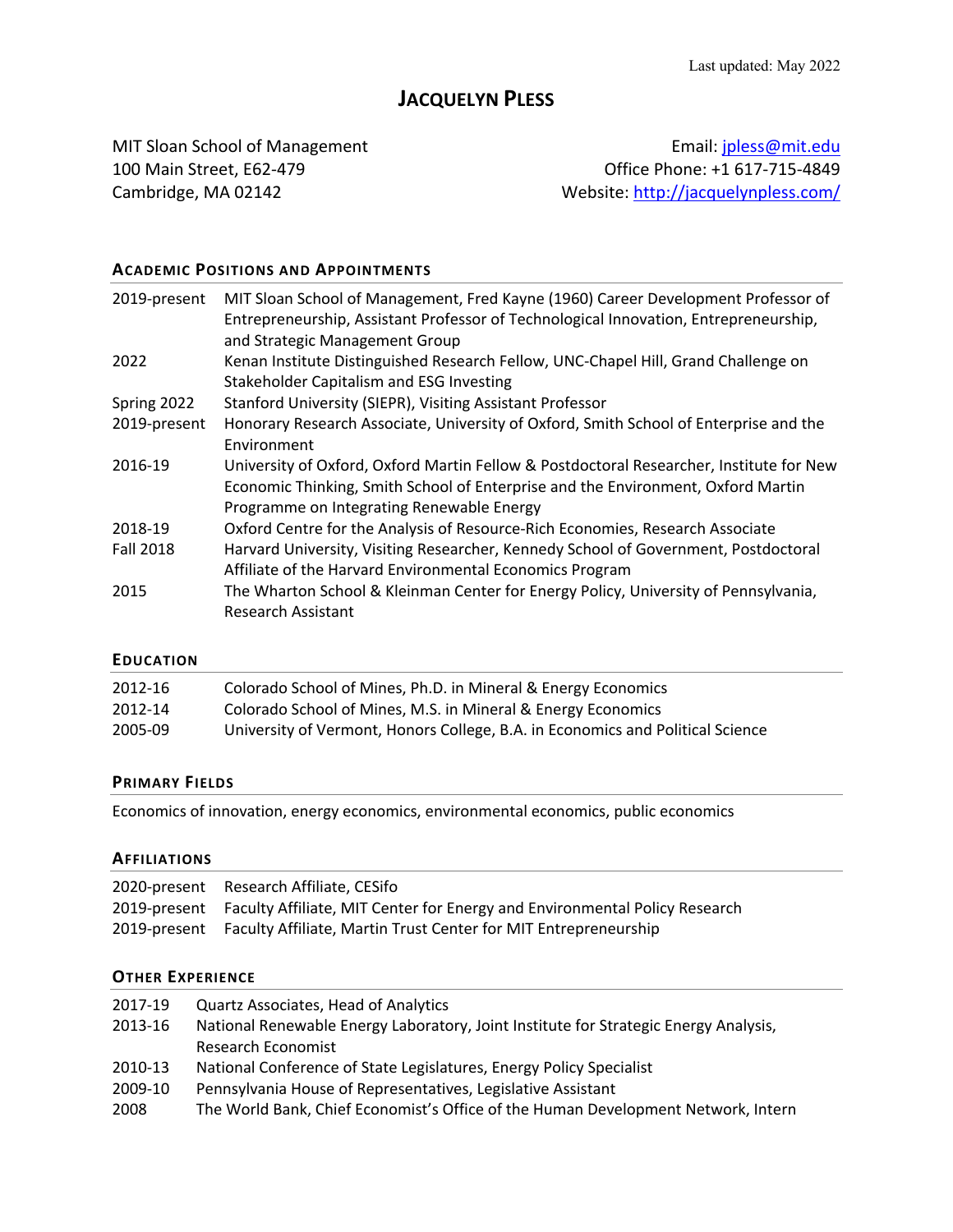#### **JOURNAL PUBLICATIONS**

- Pless, J., Hepburn, C., and Farrell, N., 2020. "Bringing rigour to energy innovation policy evaluation", *Nature Energy*, 5, p. 284-290.
- Pless, J., Fell, H., and Sigrin, B., 2020. "Information Searching in the Residential Solar PV Market", *The Energy Journal*, 41(4).
- Pless, J., van Benthem, A., 2019. "Pass-Through as a Test for Market Power: An Application to Solar Subsidies", *American Economic Journal: Applied Economics*, 11(4), p. 367-401.
- O'Shaughnessy, E., Nemet G., Pless J., and Margolis R., 2019. "Addressing the soft cost challenges in U.S. small-scale solar PV system pricing," *Energy Policy*, 134.
- Hepburn, C., Pless, J., Popp, D., 2018. "Encouraging Innovation that Protects Environmental Systems: Five Policy Proposals," *Review of Environmental Economics and Policy*, 12(1), Winter, p. 154-169
- Heidari-Robinson, S., Heywood, S., and Pless, J., 2018. "How to Make Your Post-Merger Reorg a Success", *Harvard Business Review* [online article only].
- McKenna E., Pless J., and Darby S., 2018. "Solar photovoltaic self-consumption in the UK residential sector: new estimates from a smart grid demonstration project," *Energy Policy*, 118.
- Pless J., Fell, H., 2017. "Bribes, Bureaucracies, and Blackouts: Towards Understanding How Firm-Level Corrupt Behavior Impacts Electricity Reliability," *Resource and Energy Economics*, 47, p. 36-55.
	- ◆ Selected for coverage in "Research Highlights" by **Nature Energy**
	- ◆ Finalist for IAEE Best Student Paper Award (2014)
- Pless J., Arent D., Cochran J., Logan J., and Zinaman O., 2016. "Quantifying the value of investing in distributed natural gas and renewable electricity systems as complements: Applications of discounted cash flow and real options analysis with stochastic inputs," *Energy Policy*, 97.
- Sigrin B., Pless J., and Drury E., 2015. "Diffusion into new markets: Evolving customer segments in the solar photovoltaics market," *Environmental Research Letters*, 10(8).
- Arent D., Pless J., Mai T., Wiser R., Hand M., Baldwin S., Heath G., Macknick J., Bazilian M, Schlosser A., and Denholm P., 2014. "Implications of high renewable electricity penetration in the U.S. for water use, greenhouse gas emissions, land-use, and materials supply," *Applied Energy*, 123.

#### **WORKING PAPERS**

"Are 'Complementary Policies' Substitutes? Evidence from R&D Subsidies in the UK" (submitted) "Productivity and Environmental Regulation Are Not Always at Odds: Evidence from Industrial Firms in China" (with Yangsiyu Lu) (submitted)

- "Does Smart Technology Deliver? Evidence from the U.S. Electricity Sector" (with Robyn Meeks and Zhenxuan Wang)
- "Disentangling Inattention to Prices from Uncertainty in a Digital World" (with Eoghan McKenna)

#### **SELECT RESEARCH IN PROGRESS**

"Innovation for Social Progress: When Imperfect Appropriability Meets 'Incorrect' Prices" (with Sugandha Srivastav)

"Producing and Steering Innovators" (with Eugenie Dugoua, Todd Gerarden, and Kyle Myers) "Unpacking ESG Indicators to Understand How Managers Can Drive Innovation for Social Progress" "Directing Green Innovation with Divestment vs. Investment" (chapter for NBER volume

*Entrepreneurship and Innovation Policy and the Economy*)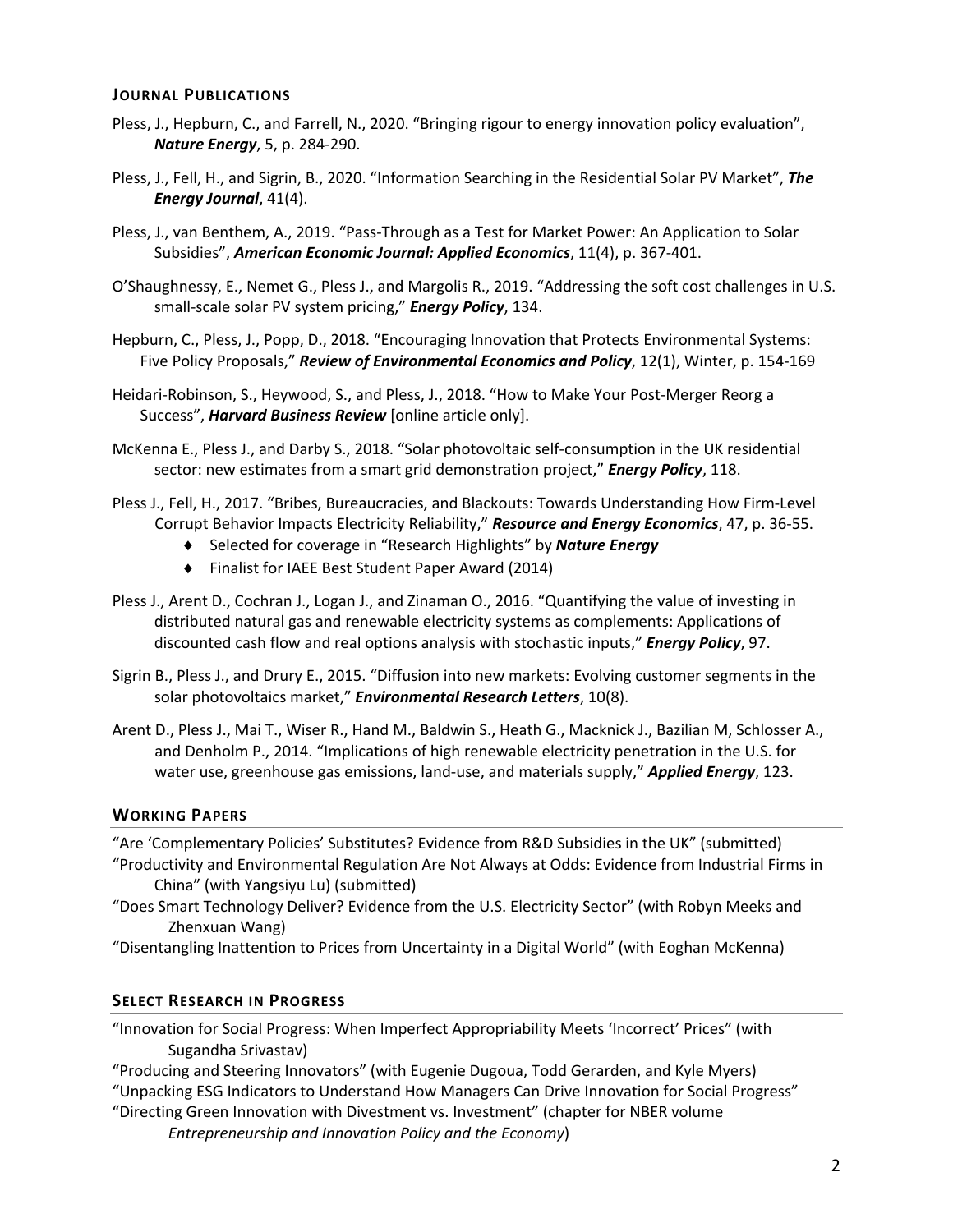## **CHAPTERS**

Popp D., Pless J., Hascic I., and Johnstone, N., 2022. "Innovation and Entrepreneurship in the Energy Sector," NBER volume *The Role of Innovation and Entrepreneurship in Economic Growth.*

#### **OP-EDS**

"Clean energy innovation can make COVID-19 recovery greener," June 4, 2020, *Bloomberg Law*

#### **PERMANENT WORKING PAPERS**

- "Steering the Climate: Comment" (with L. Mattauch, R. Millar, F. van der Ploeg, A. Rezai, A. Schultes, F. Venmans, N. Bauer, S. Dietz, O. Edenhofer, N. Farrell, C. Hepburn, G. Luderer, F. Spuler, N. Stern, and A. Teytelboym), Grantham Research Institute on Climate Change and the Environment Working Paper No. 315, 2019.
	- o Shorter version with fewer authors published in the *American Economic Review* (2020)

#### **SELECT HONORS & AWARDS**

- 2020 Finalist, Distinguished CESifo Affiliate Award in Energy and Climate Economics Finalist, Distinguished CESifo Affiliate Award in Public Economics (withdrew, CESifo rules) 2018 Marie Curie Fellowship 2016 Hubert and Sarah Risser Award for "outstanding academic and co-curricular performance", CSM Division of Economics and Business 2015 P.E.O. Scholar Award, an international merit-based award for "women who are expected to make significant contributions to their fields" 2014 Finalist, IAEE Best Student Paper Award
- 2012-13,15 Darlene Regina Pauli Scholarship, CSM Division of Economics and Business
- 2009 Gersten Award given by the Department of Economics, Univ. of Vermont, to "a senior demonstrating outstanding academic achievement in economics"
- 2008 Milton J. Nadworny Award given by the Department of Economics, Univ. of Vermont, for "academic merit, independence of mind, determination, intellectual curiosity, and commitment to human welfare"

## **RESEARCH GRANTS**

| 2021 | Junior Faculty Research Assistance Program Award (MIT Sloan) (\$27,500) |
|------|-------------------------------------------------------------------------|
| 2019 | Junior Faculty Research Assistance Program Award (MIT Sloan) (\$22,000) |
| 2015 | Center for Sustainable Energy Research Grant (\$35,000)                 |
| 2014 | National Renewable Energy Laboratory Research Grant (\$46,000)          |
| 2013 | Joint Institute for Strategic Energy Analysis Research Grant (\$18,200) |

#### **TEACHING**

| 2022     | <b>Climate and Energy Ventures</b>                                                    |
|----------|---------------------------------------------------------------------------------------|
| 202021   | Innovation Strategy, MIT Sloan School of Management                                   |
| 2020, 21 | New Enterprises, MIT Sloan School of Management                                       |
| 2018, 19 | Lecturer, Financing Sustainable Energy Futures, University of Oxford                  |
| 2018     | Guest Lecturer, Econometrics, Quantitative Skills Module (MSc), University of Oxford  |
|          | Guest Lecturer, Introduction to Economics (D.Phil short course), University of Oxford |
| 2017, 18 | Grader, Energy Markets (MBA), University of Oxford                                    |
| 2016     | Graduate Teaching Assistant, Principles of Economics (undergrad), CSM                 |
|          |                                                                                       |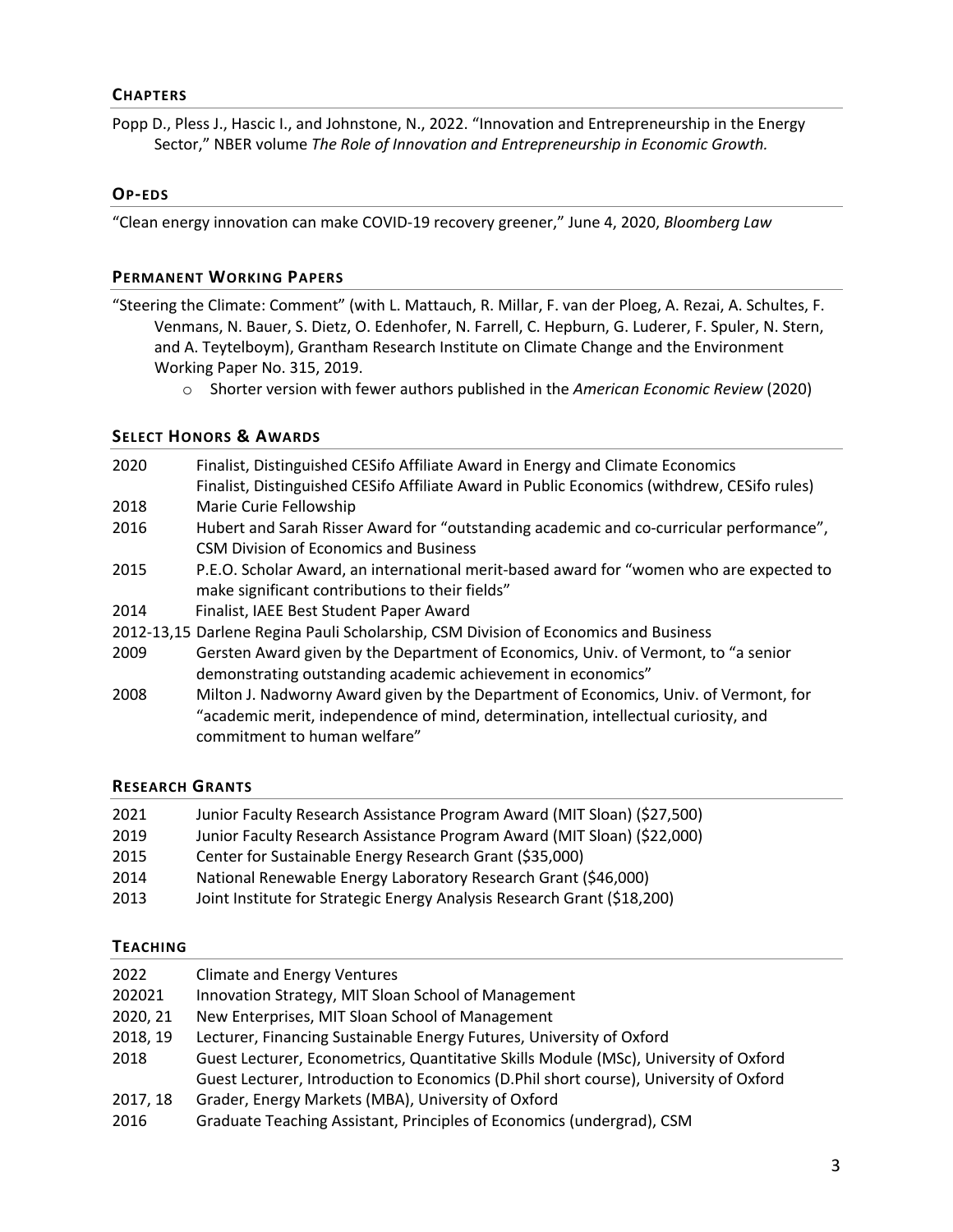# **SEMINARS & CONFERENCE PRESENTATIONS (INCLUDING SCHEDULED)**

- 2022 University of Chicago (EPIC), Northwestern University (Kellogg), Carnegie Mellon University (joint between Tepper School of Business and the College of Engineering), University of California-Berkeley (MORS lunch seminar), University of California-Santa Barbara, University of Birmingham (economics), Strategy, Innovation, and Entrepreneurship Workshop (joint between Copenhagen Business School, Bocconi, ESADE, London Business School, and Universitat Pompeau Fabra), Frontiers of Entrepreneurship Conference (Kenan Institute at UNC-Chapel Hill), University of Oxford (economics), MIT Manufacturing Conference, Max Planck Innovation and Entrepreneurship Seminar, AERE Annual Conference, Northeast Workshop on Energy Policy and Environmental Economics (discussant), Kenan Institute of Private Enterprise (Kenan-Flagler Business School, UNC-Chapel Hill), Duke Fuqua Strategy Conference
- 2021 London School of Economics, Wharton (Management), Harvard (HEEP), University of Manchester (economics), IEA CERT-EGRG Meeting on Energy Innovation Policies, University of California-Berkeley Energy Camp, University of Calgary (economics), MIT China Seminar, NBER Productivity Lunch Seminar, AIEA-NBER Conference, ASSA Annual Meeting (presenter and discussant), NBER Economics of Energy Innovation Conference, MIT Sustainability Lunch, AERE Summer Conference
- 2020 Wharton (EEE), NBER Economics of Innovation in the Energy Sector Conference, CESifo Energy and Climate Conference, NYU Stern Economics of Strategy Workshop, LSE & Imperial College Environmental Economics Workshop, Exeter University, AERE Annual Conference, CEPR/EBRD Symposium on the Economics of Industrial Policy, NBER EEE Spring Meetings, Boston University (Questrom, Strategy & Innovation), University of Vermont (economics), Workshop on Empirical Methods in Energy Economics (ETH Zurich), NBER Conference on the Role of Innovation and Entrepreneurship in Economic Growth *Scheduled but cancelled due to COVID-19*: Clemson (Economics), New Approaches to Sustainable and Inclusive Growth Conference (Tsinghua University), Society for Institutional & Organizational Economics 2020 Conference
- 2019 University of California-Berkeley, MIT Sloan School of Management, Imperial College London, Georgia Institute of Technology, University of Western Ontario (Ivey Business School), Texas A&M, University of Maryland (AREC), Louisiana State University, Brookings Institution, Toulouse School of Economics, Roundtable for Engineering Entrepreneurship Conference, Ostrom Symposium at Indiana University, University of Wisconsin-Madison (applied economics), NBER Summer Institute Innovation Meetings, NBER Summer Institute EEE Meetings (egg timer), Camp Resources, GRI/CEP/STICERD Symposium on Technical Change, Innovation, and Climate, CEPR/LSE/EBRD Conference on Environmental Economics and the Green Transition (discussant), AERE Summer Conference, IZA Workshop on Environment and Labor Markets
- 2018 Harvard, ASSA Annual Meeting, Royal Economic Society, Oxford (Economics), Oxford (Nuffield), WCERE, University of Kansas (Economics)
- 2017 Oxford (Economics), AERE, IAEE, University of Sussex (SPRU), Oxford (INET)
- 2016 University of Cambridge (Judge Business School & Faculty of Economics), Oxford (Säid Business School), University of Manchester (Economics), AERE Summer Conference, North Carolina State University (ARE), Colorado State University (DARE), CU-Boulder (economics), CSM (Economics), Front Range Energy Workshop
- 2015 AERE, University College London, CU-Boulder (Economics), Front Range Environmental and Resource Economics Workshop, University of Vermont (Economics)
- 2014 IAEE Best Student Paper Competition (finalist), CSM (Economics)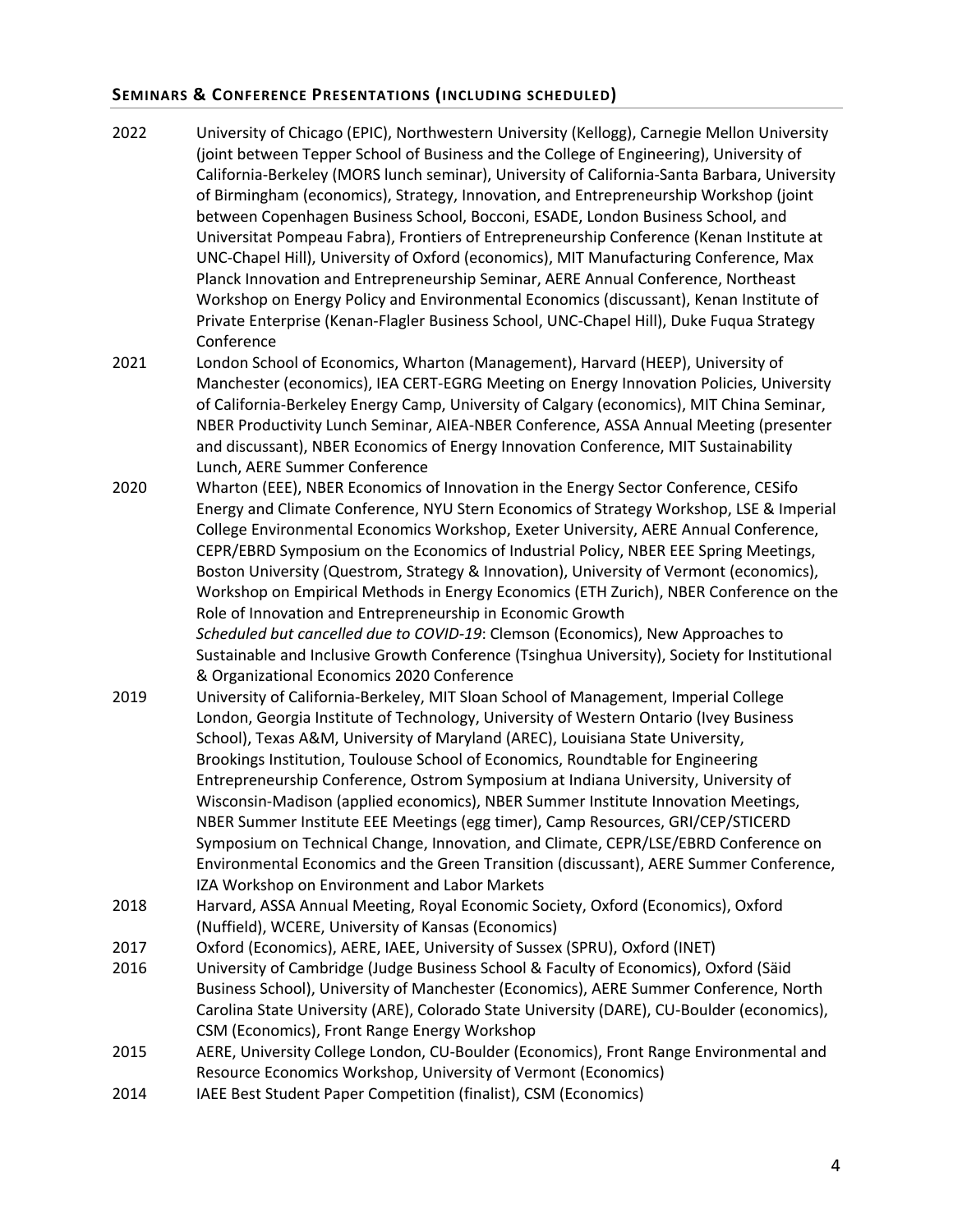# **OTHER SELECT INVITED SPEAKING ENGAGEMENTS**

| 2021 | ClimateTech Energy Prize Speaker Series, MIT Sloan Renewable Energy Finance Roundtable      |
|------|---------------------------------------------------------------------------------------------|
| 2020 | National Academies of Science, Engineering, and Medicine Expert Roundtable on               |
|      | "Enhancing Federal Clean Energy Innovation"                                                 |
| 2019 | Weston Roundtable Series (University of Wisconsin-Madison's Center for Sustainability and   |
|      | the Global Environment), Colorado Technology Primer for Economists and Social Scientists    |
| 2017 | Harnessing International Cooperation to Advance Clean Energy Innovation (Council on         |
|      | Foreign Relations), National Renewable Energy Laboratory Seminar                            |
| 2016 | Breaking Carbon Lock-in (CIFF, JISEA), JISEA 2016 Annual Meeting                            |
| 2015 | JISEA 2015 Annual Meeting                                                                   |
| 2014 | Synergies of Natural Gas and Renewable Energy Workshop                                      |
| 2013 | Midwest Environmental Health Policy Summit                                                  |
| 2012 | University of Michigan (Gerald R. Ford School of Public Policy), U.S. DOE of Indian Energy, |
|      | University of Maryland (School of Public Health)                                            |

## **ADVISING**

Yangsiyu Lu, University of Oxford DPhil (co-advisor) (expected 2022, first placement: pre/postdoc at Boston University, second placement: postdoc at Paris School of Economics)

Sugandha Srivastav, University of Oxford DPhil (co-advisor) (expected 2022, first placement: postdoc at University of Oxford)

Jordan Zerr, MIT, SDM Fellow (expected 2022)

Wynn Tucker, MIT, MBA Independent Study (2021)

Daniel Rahill, MIT, SDM Fellow (2020)

## **PROFESSIONAL SERVICE**

# **Editorial**

2021-present Editorial Board, *Economics of Energy & Environmental Policy* 

**Journal Refereeing:** *Journal of Public Economics, Management Science, Science, Journal of Financial Economics, Research Policy, European Economic Review Plus, Journal for the Association of Environmental and Resource Economics, Journal of Economics & Management Strategy, Strategic Management Journal, Journal of Environmental Economics and Management, Journal of Economic Behavior & Organization, Oxford Review of Economic Policy, Journal of Policy Analysis and Management, Ecological Economics, Resource and Energy Economics, The Energy Journal, Energy Economics, Energy Policy, Journal of Renewable and Sustainable Energy, WIREs Energy and Environment*

# **Grant Refereeing:** Alfred P. Sloan Foundation

## **Other Service**

| 2019-2021<br>2020 | MIT TIES Seminar Series, co-organizer<br>Committee on the Status of Women in the Economics Profession (CSWEP) Graduate<br><b>Student Mentor</b>                    |
|-------------------|--------------------------------------------------------------------------------------------------------------------------------------------------------------------|
| 2018              | Co-organizer of "Clean Energy Innovation: Making the Most of R&D Investments" (in<br>partnership with the Energy Policy Institute at Chicago, ClearPath, and ACCF) |
| 2015-16           | Women in Economics & Business at CSM, initiated group                                                                                                              |
| 2016<br>2014-15   | <b>USAEE CSM Chapter, Vice President</b><br><b>USAEE CSM Chapter, Secretary</b>                                                                                    |
|                   |                                                                                                                                                                    |

**Memberships:** American Economic Association, Association of Environmental & Resource Economists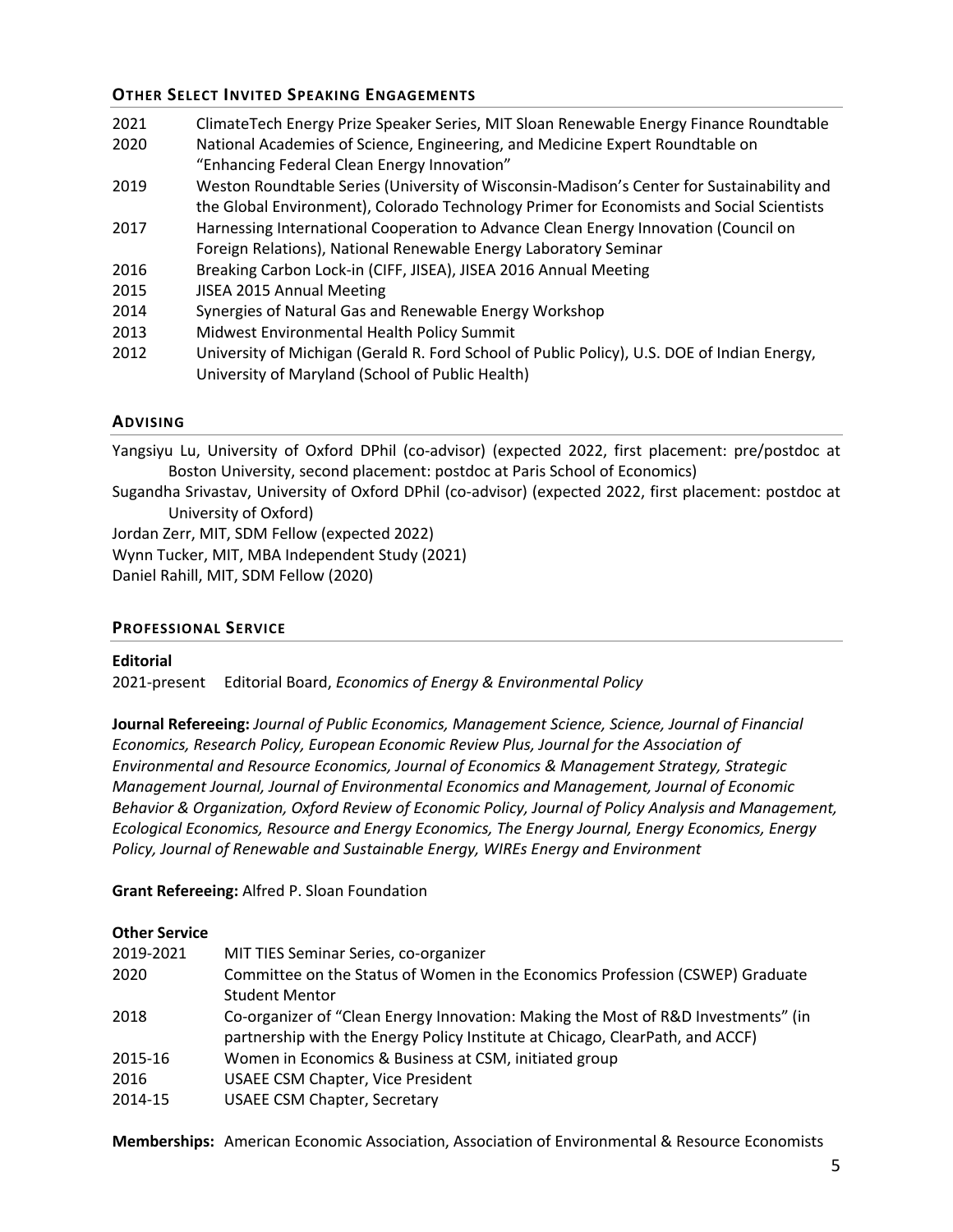## **SELECT MEDIA MENTIONS AND INTERVIEWS**

Scientific Sense Podcast, February 2021 Yahoo! Finance, "MIT Sloan professor identifies key challenges and solutions for evaluating energy innovation policy," May 12, 2020 Smart Energy International, "Challenges to evaluating energy innovation policies and how to address them," May 13, 2020 PV Magazine, "Monopolies aren't as sexy as they want you to think," October 30, 2019 PV Buzz, "New solar rebate study, by MIT Sloan economist, finds user savings but lack of competition," October 30, 2019 The Irish Economics Podcast, "Energy Economics", Fall 2019 Wall Street Journal, "As energy boom nears cities, a backlash grows," February 27, 2013 The Denver Post, "As energy boom nears Colorado cities, a backlash grows," February 27, 2013 Governing, *Stateline,* "States Scramble to Regulate, Ban Fracking," May 9, 2012 The Michigan Daily, "Forum considers fracking in Michigan," December 3, 2012 Illinois Public Radio interview on natural gas development in the U.S., 2012 Ohio Public Radio interview on natural gas development in the U.S., 2012 NBC-Dallas-Fort Worth, *Vortex*, "Texas Could Lead Way in Fracking Disclosure," May 13, 2011 Huffington Post, "Texas Fracking Bill would Be First to Require Public Disclosure of Gas Drilling Chemicals," May 12, 2011 Bloomberg Business, "NJ considering ban on fracking despite little gas," June 28, 2011

## **OTHER SELECT WRITING, TECHNICAL REPORTS, AND POLICY WHITE PAPERS**

- Pless J., Langheim R., Machak C., Hellow H., Sigrin B., 2017. *The Price-Concentration Relationship in Early Residential Solar Third-Party Markets,* National Renewable Energy Laboratory.
- Hepburn C., Pless J., Teytelboym A., 2016. Response to the House of Lords Economic Affairs Committee Inquiry into the *Economics of UK Energy Policy: A Focus on Electricity*.
- Adams R., Pless J., Arent D., Locklin K., 2016. *Accelerating Clean Energy Commercialization: A Strategic Partnership Approach*, National Renewable Energy Laboratory.
- Carmichael S., Booten C., Robertson J., Chin J., Christensen D., Pless J., Arent D., 2016. *Annual energy savings and thermal comfort of autonomously heated and cooled office chairs,* National Renewable Energy Laboratory.
- Pless, J. and Schiele, J., "Why we should think of power grids like fisheries," December 1, 2016, *Opinion*, University of Oxford.
- Pless J., Arent D., Logan J., Cochran J., Zinaman O., Stark C., 2015. *Pathways to Decarbonization: Natural Gas and Renewable Energy*, National Renewable Energy Laboratory.
- Stark C., Pless J., Logan J., Zhou E., Arent D., 2015. *Renewable Electricity: Insights for the Coming Decade*, National Renewable Energy Laboratory.
- Cowlin S., Heimiller D., Macknick J., Mann M., Pless J., Munoz D., 2014. *Multi-Metric Sustainability Analysis*, National Renewable Energy Laboratory.
- Bazilian, M., Pless, J., 2013. *Increasing Energy Access in Sub-Saharan Africa: Exploring Public-Private Models for Intervention*, Energy+ Technical Working Group.
- Heap, D., Pless, J., 2013. "Clean Energy Finance: Challenges and Opportunities of Early-Stage Energy Investing," National Renewable Energy Laboratory. Dec. 3, 2013.
- Pless, J., 2013. *States Take the Lead on Regulating Hydraulic Fracturing: A Policymaker's Guide.* National Conference of State Legislatures.
- Pless, J., 2012. *Natural Gas Development and Hydraulic Fracturing.* National Conference of State Legislatures.
- Pless, J., 2012. *Oil and Gas Severance Taxes: States Work to Alleviate Fiscal Pressures Amid the Natural Gas Boom.* National Conference of State Legislatures.